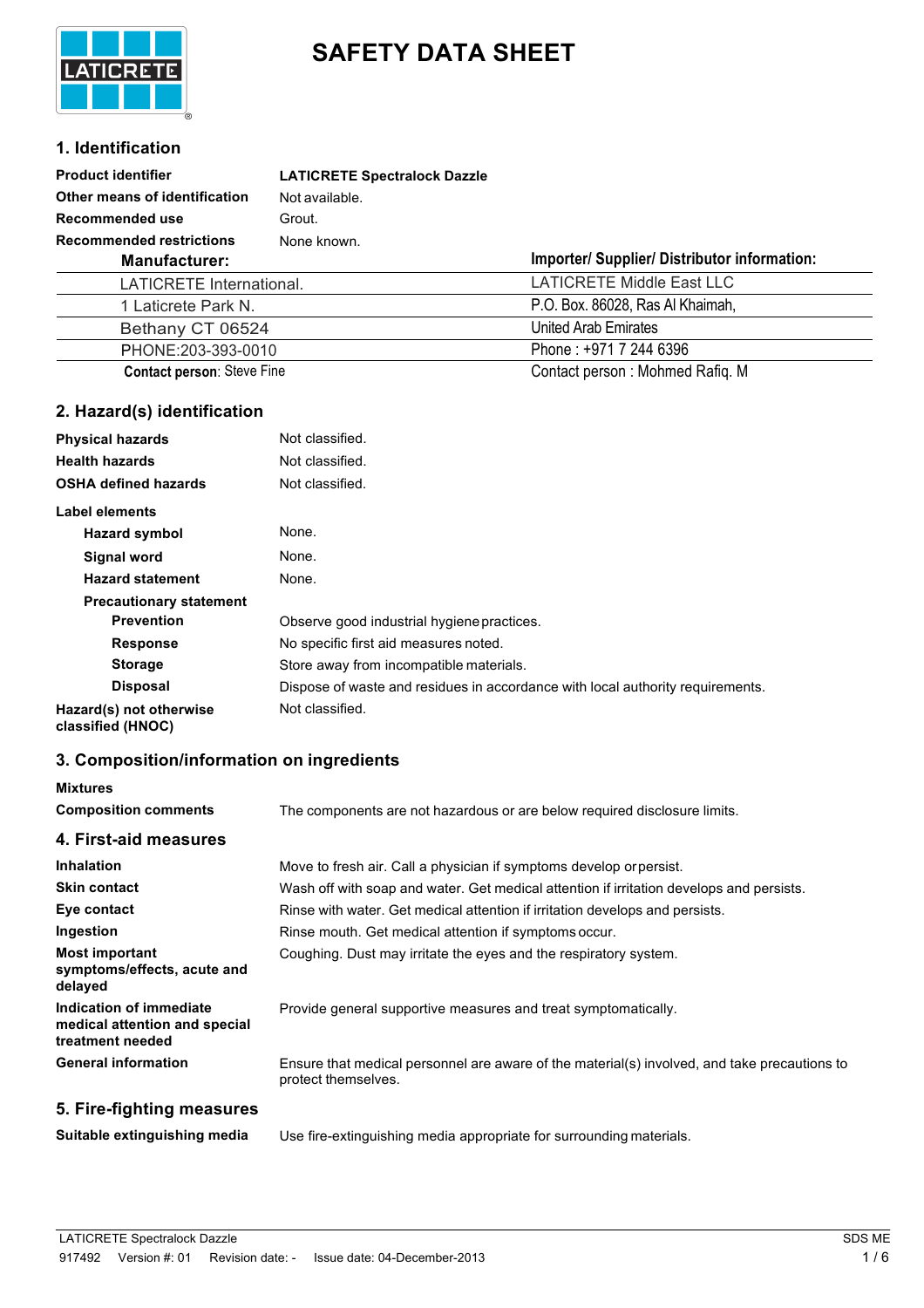| Unsuitable extinguishing<br>media                                | None known.                                                                                   |
|------------------------------------------------------------------|-----------------------------------------------------------------------------------------------|
| Specific hazards arising from<br>the chemical                    | During fire, gases hazardous to health may be formed.                                         |
| Special protective equipment<br>and precautions for firefighters | Self-contained breathing apparatus and full protective clothing must be worn in case of fire. |
| Fire-fighting<br>equipment/instructions                          | Use standard firefighting procedures and consider the hazards of other involved materials.    |
|                                                                  |                                                                                               |

#### **6. Accidental release measures**

| Personal precautions,<br>protective equipment and<br>emergency procedures | Wear appropriate personal protective equipment. Ensure adequate ventilation. Local authorities<br>should be advised if significant spillages cannot be contained. For personal protection, see Section<br>8 of the SDS. |
|---------------------------------------------------------------------------|-------------------------------------------------------------------------------------------------------------------------------------------------------------------------------------------------------------------------|
| <b>Methods and materials for</b><br>containment and cleaning up           | Sweep up or vacuum up spillage and collect in suitable container for disposal. Do not vacuum<br>clean unless vacuum cleaners are equipped with HEPA filter. For waste disposal, see Section 13<br>of the SDS.           |
| <b>Environmental precautions</b>                                          | Prevent further leakage or spillage if safe to do so. Avoiddischarge into drains, water courses or<br>onto the ground.                                                                                                  |
| 7. Handling and storage                                                   |                                                                                                                                                                                                                         |
| Precautions for safe handling                                             | Keep formation of airborne dusts to a minimum. Do not breathe dust. Provide appropriate exhaust                                                                                                                         |

**Conditions for safe storage, including any incompatibilities** ventilation at places where dust is formed. Wear appropriate personal protective equipment. Observe good industrial hygiene practices.

Store in a cool, dry place out of direct sunlight.

## **8. Exposure controls/personal protection**

#### **Occupational exposure limits**

**US. OSHA Table Z-1 Limits for Air Contaminants (29 CFR 1910.1000)**

| <b>Components</b>                     | Type       | Value            | Form                 |
|---------------------------------------|------------|------------------|----------------------|
| Dust (CAS -)                          | <b>PEL</b> | $5 \text{ mg/m}$ | Respirable fraction. |
|                                       |            | 15 mg/m $3$      | Total dust.          |
| US. OSHA Table Z-3 (29 CFR 1910.1000) |            |                  |                      |

# **Components Type Value Form** Dust (CAS -) TWA TWA 5 mg/m3 Respirable fraction. 15 mg/m3 Total dust. 50 millions of particle

#### **US. ACGIH Threshold Limit Values**

| <b>Components</b> | Туре       | Value                                 | Form                                          |
|-------------------|------------|---------------------------------------|-----------------------------------------------|
| Dust (CAS -)      | <b>TWA</b> | $3 \text{ mg/m}$<br>$10 \text{ mg/m}$ | Respirable particles.<br>Inhalable particles. |

**Biological limit values** No biological exposure limits noted for the ingredient(s). **Appropriate engineering controls** Good general ventilation (typically 10 air changes per hour) should be used. Ventilation rates should be matched to conditions. If applicable, use process enclosures, local exhaust ventilation, or other engineering controls to maintain airborne levels below recommended exposure limits. If exposure limits have not been established, maintain airborne levels to an acceptable level. **Individual protection measures, such as personal protective equipment Eye/face protection** Wear safety glasses with side shields (or goggles). **Skin protection Hand protection** Wear protective gloves. **Other** Wear suitable protective clothing. **Respiratory protection** Use a particulate filter respirator for particulate concentrations exceedingthe Occupational Exposure Limit. **Thermal hazards** Wear appropriate thermal protective clothing, whennecessary. **General hygiene considerations** Always observe good personal hygiene measures, such as washing after handling the material and before eating, drinking, and/or smoking. Routinely wash work clothing and protective equipment to remove contaminants.

Total dust.

Respirable fraction.

15 millions of particle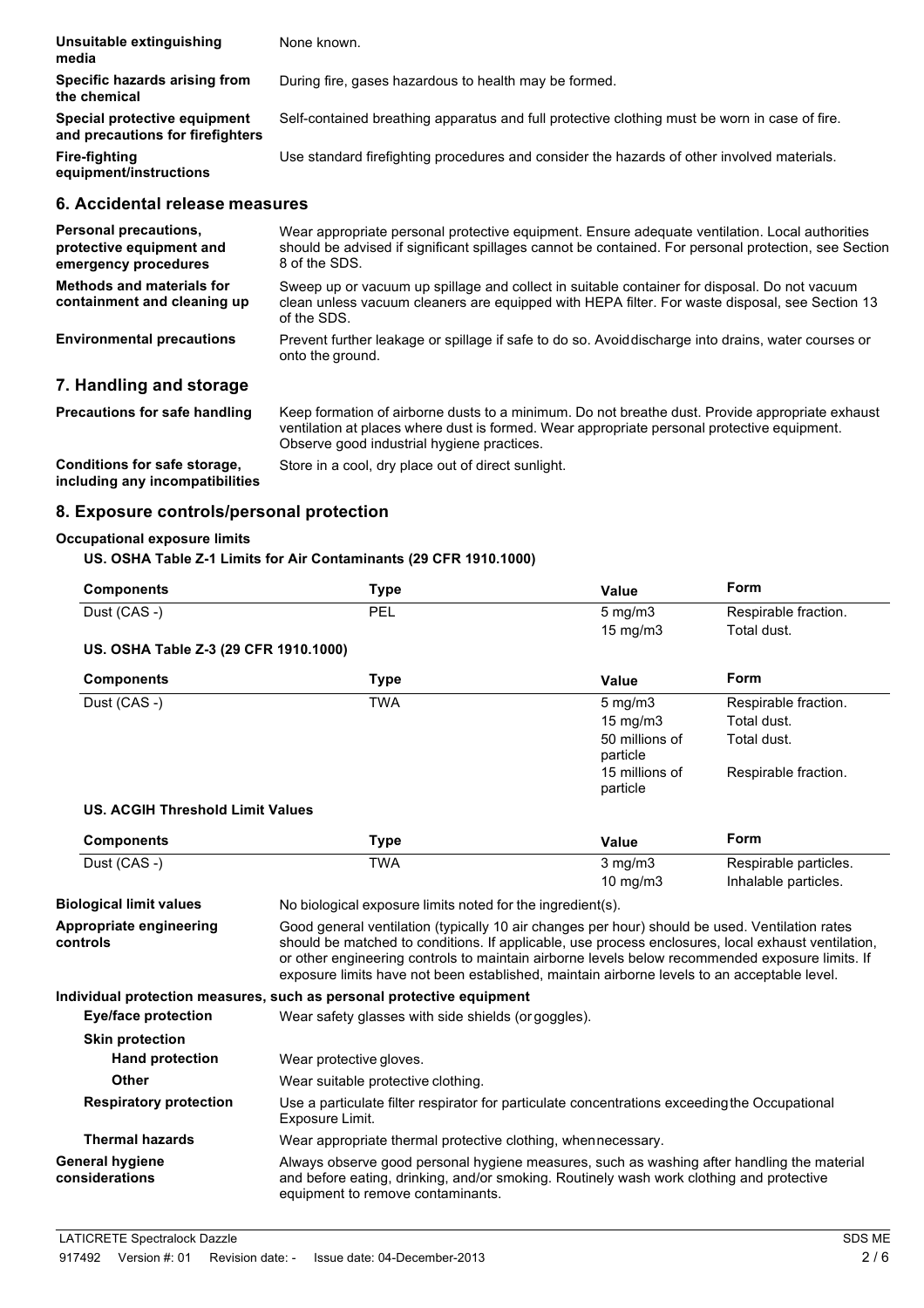# **9. Physical and chemical properties**

| Appearance                                        |                     |
|---------------------------------------------------|---------------------|
| <b>Physical state</b>                             | Solid.              |
| Form                                              | Powder.             |
| Color                                             | Colored.            |
| Odor                                              | Not available.      |
| <b>Odor threshold</b>                             | Not available.      |
| pH                                                | Not available.      |
| Melting point/freezing point                      | Not available.      |
| Initial boiling point and boiling<br>range        | Not applicable.     |
| <b>Flash point</b>                                | Not applicable.     |
| <b>Evaporation rate</b>                           | Not available.      |
| Flammability (solid, gas)                         | Non flammable.      |
| Upper/lower flammability or explosive limits      |                     |
| <b>Flammability limit - lower</b><br>(%)          | Not available.      |
| <b>Flammability limit - upper</b><br>(%)          | Not available.      |
| Explosive limit - lower (%)                       | Not available.      |
| Explosive limit - upper (%)                       | Not available.      |
| Vapor pressure                                    | Not available.      |
| Vapor density                                     | Not available.      |
| <b>Relative density</b>                           | Not available.      |
| Solubility(ies)                                   | Insoluble in water. |
| <b>Partition coefficient</b><br>(n-octanol/water) | Not available.      |
| <b>Auto-ignition temperature</b>                  | Not available.      |
| <b>Decomposition temperature</b>                  | Not available.      |
| <b>Viscosity</b>                                  | Not available.      |
|                                                   |                     |

# **10. Stability and reactivity**

| <b>Reactivity</b>                            | The product is stable and non-reactive under normal conditions of use, storage and transport. |
|----------------------------------------------|-----------------------------------------------------------------------------------------------|
| <b>Chemical stability</b>                    | Material is stable under normal conditions.                                                   |
| <b>Possibility of hazardous</b><br>reactions | No dangerous reaction known under conditions of normal use.                                   |
| <b>Conditions to avoid</b>                   | Contact with incompatible materials.                                                          |
| Incompatible materials                       | Acid. Alkalies. Strong oxidizing agents.                                                      |
| <b>Hazardous decomposition</b><br>products   | Carbon oxides. Nitrogen oxides. Hydrogen. Aldehydes.                                          |

# **11. Toxicological information**

### **Information on likely routes of exposure**

| Ingestion                                                                          | May cause discomfort if swallowed.                               |  |
|------------------------------------------------------------------------------------|------------------------------------------------------------------|--|
| <b>Inhalation</b>                                                                  | Dust may irritate respiratory system.                            |  |
| <b>Skin contact</b>                                                                | May cause irritation through mechanical abrasion.                |  |
| Eye contact                                                                        | Dust may irritate the eyes.                                      |  |
| Symptoms related to the<br>physical, chemical and<br>toxicological characteristics | Coughing. Dust may irritate the eyes and the respiratory system. |  |
| Information on toxicological effects                                               |                                                                  |  |
| <b>Acute toxicity</b>                                                              | May cause discomfort if swallowed.                               |  |
| <b>Skin corrosion/irritation</b>                                                   | May cause irritation through mechanical abrasion.                |  |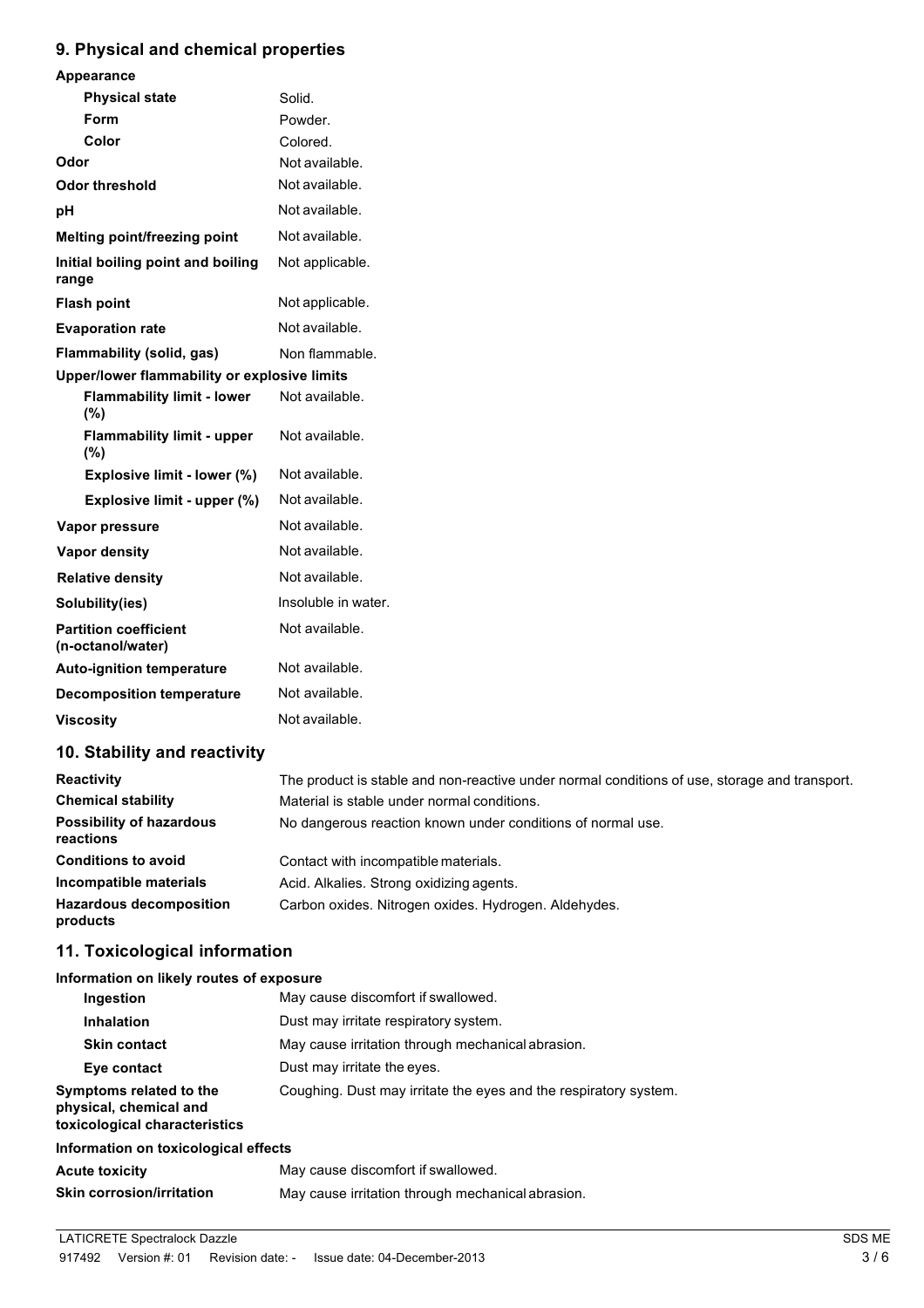| Serious eye damage/eye<br>irritation                  | Dust may irritate the eyes.                                                                                         |
|-------------------------------------------------------|---------------------------------------------------------------------------------------------------------------------|
| <b>Respiratory sensitization</b>                      | Based on available data, the classification criteria are not met.                                                   |
| <b>Skin sensitization</b>                             | Not a skin sensitizer.                                                                                              |
| <b>Germ cell mutagenicity</b>                         | No data available to indicate product or any components present at greater than 0.1% are<br>mutagenic or genotoxic. |
| Carcinogenicity                                       | Not available.                                                                                                      |
| <b>Reproductive toxicity</b>                          | Not available.                                                                                                      |
| Specific target organ toxicity -<br>single exposure   | No data available.                                                                                                  |
| Specific target organ toxicity -<br>repeated exposure | No data available.                                                                                                  |
| <b>Aspiration hazard</b>                              | Due to the physical form of the product it is not an aspiration hazard.                                             |
| <b>Chronic effects</b>                                | Frequent inhalation of fume/dust over a long period of time increases the risk of developing lung<br>diseases.      |
| <b>Further information</b>                            | No other specific acute or chronic health impact noted.                                                             |
| 12. Ecological information                            |                                                                                                                     |
| Eagtaviaity                                           | Alat avaastad ta ka kassaful ta asu siis assasiassa                                                                 |

| <b>Ecotoxicity</b>               | Not expected to be harmful to aquatic organisms.                                                                                                                                           |  |
|----------------------------------|--------------------------------------------------------------------------------------------------------------------------------------------------------------------------------------------|--|
| Persistence and degradability    | The product contains inorganic compounds which are not biodegradable.                                                                                                                      |  |
| <b>Bioaccumulative potential</b> | The product is not expected to bioaccumulate.                                                                                                                                              |  |
| Mobility in soil                 | The product is not mobile in soil.                                                                                                                                                         |  |
| Other adverse effects            | No other adverse environmental effects (e.g. ozone depletion, photochemical ozone creation<br>potential, endocrine disruption, global warming potential) are expected from this component. |  |

## **13. Disposal considerations**

| <b>Disposal instructions</b>             | Dispose of contents/container in accordance with local/regional/national/international regulations.                                                                                                              |
|------------------------------------------|------------------------------------------------------------------------------------------------------------------------------------------------------------------------------------------------------------------|
| Hazardous waste code                     | The waste code should be assigned in discussion between the user, the producer and the waste<br>disposal company.                                                                                                |
| Waste from residues / unused<br>products | Dispose of in accordance with local regulations.                                                                                                                                                                 |
| Contaminated packaging                   | Empty containers should be taken to an approved waste handling site for recycling or disposal.<br>Since emptied containers may retain product residue, follow label warnings even after container is<br>emptied. |

## **14. Transport information**

#### **DOT**

Not regulated as a hazardous material by DOT.

#### **IATA**

Not regulated as a dangerous good.

#### **IMDG**

Not regulated as a dangerous good.

**Transport in bulk according to Annex II of MARPOL 73/78 and the IBC Code** Not applicable.

## **15. Regulatory information**

**US federal regulations** This product is not known to be a "Hazardous Chemical" as defined by theOSHA Hazard Communication Standard, 29 CFR1910.1200.

## **TSCA Section 12(b) Export Notification (40 CFR 707, Subpt. D)**

Not regulated.

**US. OSHA Specifically Regulated Substances (29 CFR 1910.1001-1050)**

Not listed.

**CERCLA Hazardous Substance List (40 CFR 302.4)**

Not listed.

**Hazard** categories

## **Superfund Amendments and Reauthorization Act of 1986 (SARA)**

| Immediate Hazard - No  |  |
|------------------------|--|
| Delayed Hazard - No    |  |
| Fire Hazard - No       |  |
| Pressure Hazard - No   |  |
| Reactivity Hazard - No |  |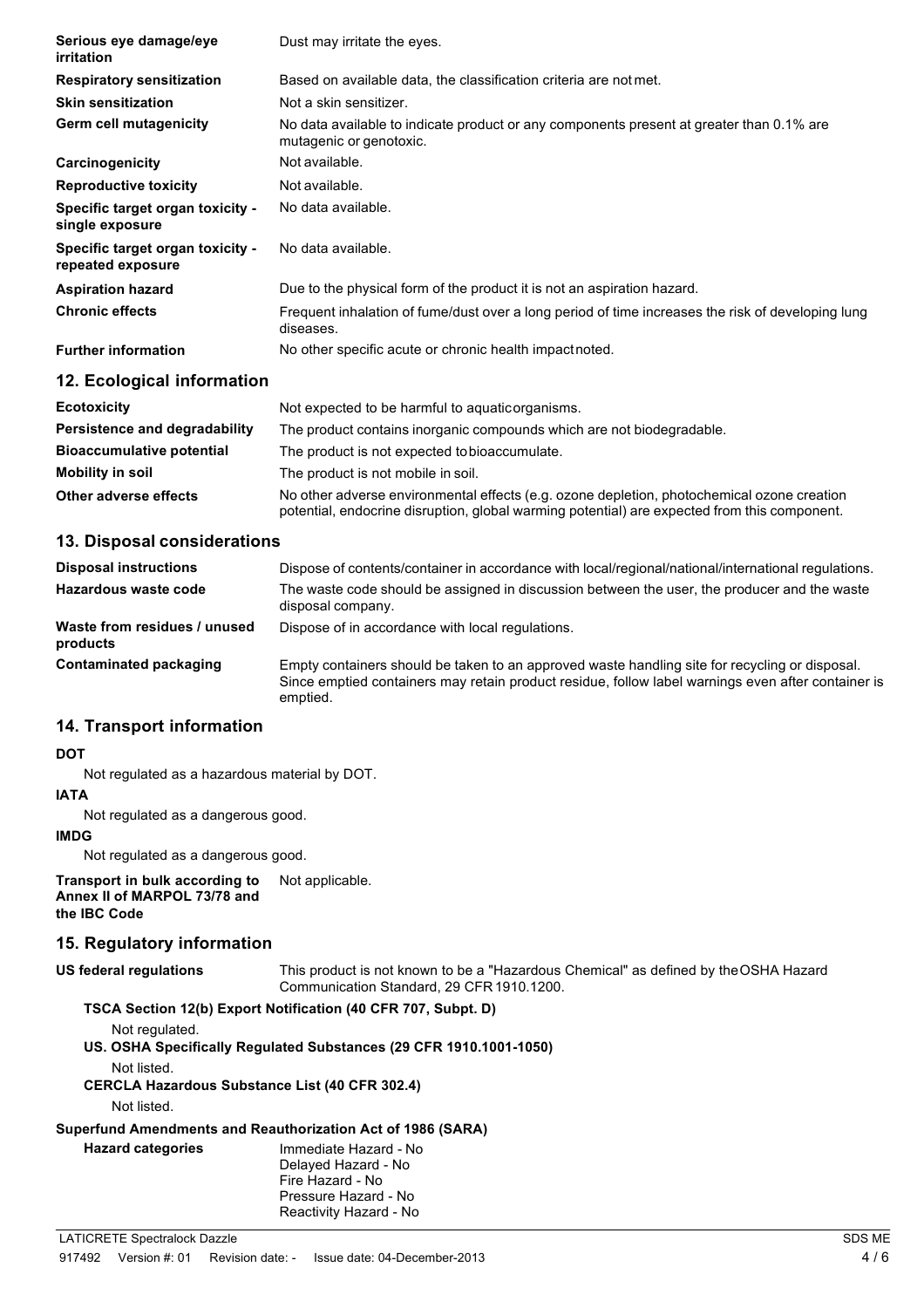| <b>SARA 302 Extremely</b><br>hazardous substance    | No                                                                                                                                                                                                |
|-----------------------------------------------------|---------------------------------------------------------------------------------------------------------------------------------------------------------------------------------------------------|
| SARA 311/312 Hazardous<br>chemical                  | Yes                                                                                                                                                                                               |
| SARA 313 (TRI reporting)<br>Not regulated.          |                                                                                                                                                                                                   |
| Other federal regulations                           |                                                                                                                                                                                                   |
|                                                     | Clean Air Act (CAA) Section 112 Hazardous Air Pollutants (HAPs) List                                                                                                                              |
| Not regulated.                                      |                                                                                                                                                                                                   |
|                                                     | Clean Air Act (CAA) Section 112(r) Accidental Release Prevention (40 CFR 68.130)                                                                                                                  |
| Not regulated.                                      |                                                                                                                                                                                                   |
| <b>Safe Drinking Water Act</b><br>(SDWA)            | Not regulated.                                                                                                                                                                                    |
| <b>Food and Drug</b><br><b>Administration (FDA)</b> | Not regulated.                                                                                                                                                                                    |
| US state regulations                                | California Safe Drinking Water and Toxic Enforcement Act of 1986 (Proposition 65): This material<br>is not known to contain any chemicals currently listed as carcinogens or reproductive toxins. |
| US. Massachusetts RTK - Substance List              |                                                                                                                                                                                                   |
| Not regulated.                                      |                                                                                                                                                                                                   |
|                                                     | US. New Jersey Worker and Community Right-to-Know Act                                                                                                                                             |
| Not regulated.                                      |                                                                                                                                                                                                   |
|                                                     | US. Pennsylvania RTK - Hazardous Substances                                                                                                                                                       |

Not regulated.

#### **US. Rhode Island RTK**

Not regulated.

## **US. California Proposition 65**

California Safe Drinking Water and Toxic Enforcement Act of 1986 (Proposition 65): This material is not known to contain any chemicals currently listed as carcinogens or reproductive toxins.

#### **US - California Proposition 65 - Carcinogens & Reproductive Toxicity (CRT): Listed substance**

Not listed.

#### **International Inventories**

| Country(s) or region | Inventory name                                                              | On inventory (yes/no)* |
|----------------------|-----------------------------------------------------------------------------|------------------------|
| Australia            | Australian Inventory of Chemical Substances (AICS)                          | Yes                    |
| Canada               | Domestic Substances List (DSL)                                              | Yes                    |
| Canada               | Non-Domestic Substances List (NDSL)                                         | No                     |
| China                | Inventory of Existing Chemical Substances in China (IECSC)                  | Yes                    |
| Europe               | European Inventory of Existing Commercial Chemical<br>Substances (EINECS)   | Yes                    |
| Europe               | European List of Notified Chemical Substances (ELINCS)                      | No                     |
| Japan                | Inventory of Existing and New Chemical Substances (ENCS)                    | Yes                    |
| Korea                | Existing Chemicals List (ECL)                                               | Yes                    |
| New Zealand          | New Zealand Inventory                                                       | Yes                    |
| Philippines          | <b>Philippine Inventory of Chemicals and Chemical Substances</b><br>(PICCS) | Yes                    |

United States & Puerto Rico Toxic Substances Control Act (TSCA) Inventory Material Action Active Material Action Active Material Active Material Active Material Active Material Active Material Active Material Active Materi

\*A "Yes" indicates this product complies with the inventory requirements administered by the governing country(s).

A "No" indicates that one or more components of the product are not listed or exempt from listing on the inventory administered by the governing country(s).

## **16. Other information, including date of preparation or last revision**

| <b>Issue date</b>    | 04-December-2013         |
|----------------------|--------------------------|
| <b>Revision date</b> | $\overline{\phantom{a}}$ |
| <b>Version</b> #     | በ1                       |